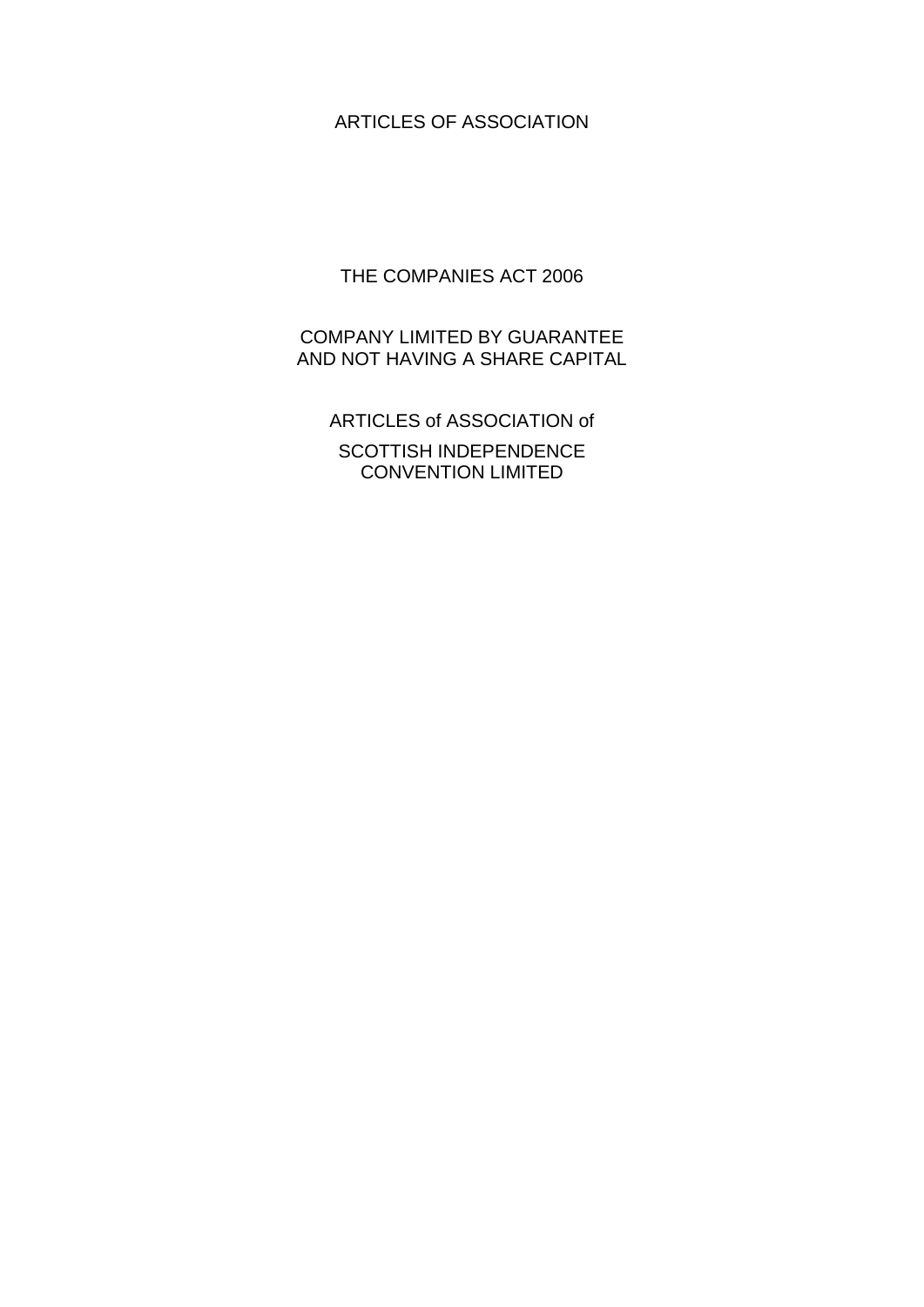# **THE COMPANIES ACT 2006**

# **COMPANY LIMITED BY GUARANTEE AND NOT HAVING A SHARE CAPITAL**

# *ARTICLES of ASSOCIATION*

**of**

### **SCOTTISH INDEPENDENCE CONVENTION LIMITED**

#### **Constitution of company**

1 The model articles of association as prescribed in Schedule 2 to The Companies (Model Articles) Regulations 2008 are excluded in respect of this company.

#### **Defined terms**

- 2 In these articles of association, unless the context requires otherwise:-
	- (a) "Act" means the Companies Act 2006;
	- (b) "Convention" means the unincorporated association known as the Scottish Independence Convention, operating (at the date of the company's incorporation) under the memorandum of understanding adopted at a meeting of its members on 15 November 2018, and acting for legal purposes in connection with its membership of the company by its Convenor, Vice-Convenor and Treasurer for the time being;
	- (c) "electronic form" has the meaning given in section 1168 of the Act;
	- (d) "property" means any property, heritable or moveable, real or personal, wherever situated; and
	- (e) "subsidiary" has the meaning given in section 1159 of the Act.
- 3 Any reference to a provision of any legislation (including any statutory instrument) shall include any statutory modification or re-enactment of that provision in force from time to time.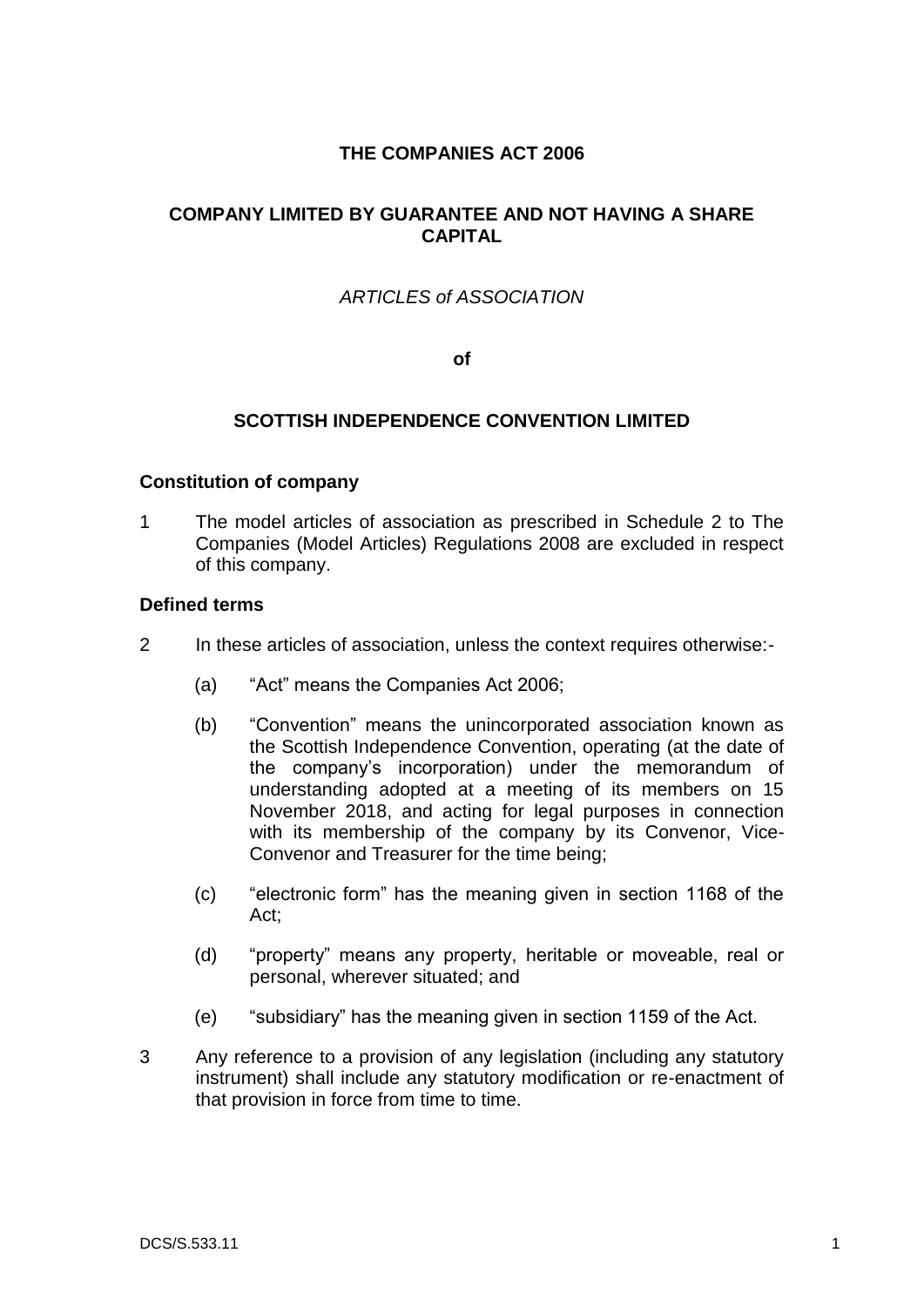### **Objects**

- <span id="page-2-0"></span>4 The company's objects are to promote the cause of Scottish independence.
- 5 The company's objects are restricted to those set out in article [4](#page-2-0) (but subject to article [6\)](#page-2-1).
- <span id="page-2-1"></span>6 The company may add to, remove or alter the statement of the company's objects in article [4;](#page-2-0) on any occasion when it does so, it must give notice to the registrar of companies and the amendment will not be effective until that notice is registered on the register of companies.

#### **Powers**

- 7 In pursuance of the objects listed in article [4](#page-2-0) (but not otherwise), the company shall have the following powers:-
	- (a) To campaign in support of the cause of Scottish independence.
	- (b) To carry out or commission research which may further any of the above objects.
	- (c) To carry on any other activities which further any of the above objects.
	- (d) To promote companies whose activities may further one or more of the above objects, or may generate income to support the activities of the company.
	- (e) To acquire and take over the whole or any part of the undertaking and liabilities of any body holding property or rights which are suitable for the company's activities.
	- (f) To purchase, take on lease, hire, or otherwise acquire, any property or rights which are suitable for the company's activities.
	- (g) To improve, manage, develop, or otherwise deal with, all or any part of the property and rights of the company.
	- (h) To sell, let, hire out, license, or otherwise dispose of, all or any part of the property and rights of the company.
	- (i) To lend money and give credit (with or without security) and to grant guarantees and issue indemnities.
	- (j) To borrow money, and to give security in support of any such borrowings by the company, in support of any obligations undertaken by the company or in support of any guarantee issued by the company.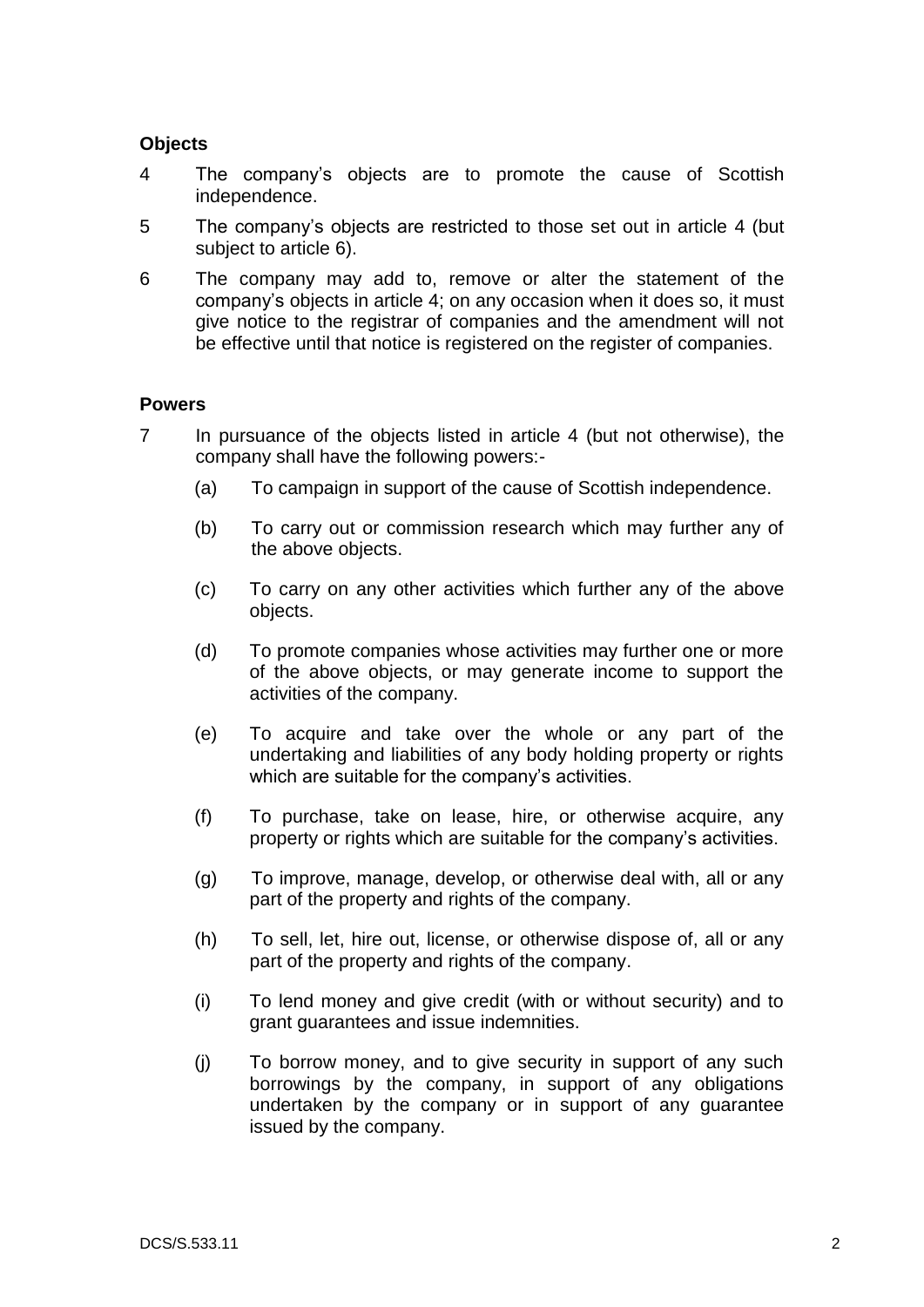- (k) To employ such staff as are considered appropriate for the proper conduct of the company's activities, and to make reasonable provision for the payment of pension and/or other benefits for members of staff, ex-members of staff and their dependants.
- (l) To engage such consultants and advisers as are considered appropriate from time to time.
- (m) To effect insurance of all kinds (which may include officers' liability insurance).
- (n) To invest any funds which are not immediately required for the company's activities in such investments as may be considered appropriate (and to dispose of, and vary, such investments).
- (o) To liaise with other voluntary sector bodies, local authorities, UK or Scottish government departments and agencies, and other bodies, all with a view to furthering the company's objects.
- (p) To establish and/or support any other organisation, and to make donations for any purpose falling within the company's objects.
- (q) To take such steps as may be deemed appropriate for the purpose of raising funds for the company's activities.
- (r) To accept grants, donations and legacies of all kinds (and to accept any reasonable conditions attaching to them).
- (s) To oppose, or object to, any application or proceedings which may prejudice the company's interests.
- (t) To enter into any arrangement with any organisation, government or authority which may be advantageous for the purposes of the activities of the company.
- (u) To do anything which may be incidental or conducive to the furtherance of any of the company's objects.

#### **Restrictions on use of the company's assets**

- 8 (a) The income and property of the company shall be applied solely towards promoting the company's objects.
	- (b) No part of the income or property of the company shall be paid or transferred (directly or indirectly) to the members of the company, whether by way of dividend, bonus or otherwise, but for the avoidance of doubt this does not prohibit or restrict the company from expending its resources in carrying on any activity on behalf the Convention provided such activity is consistent with the company's objects.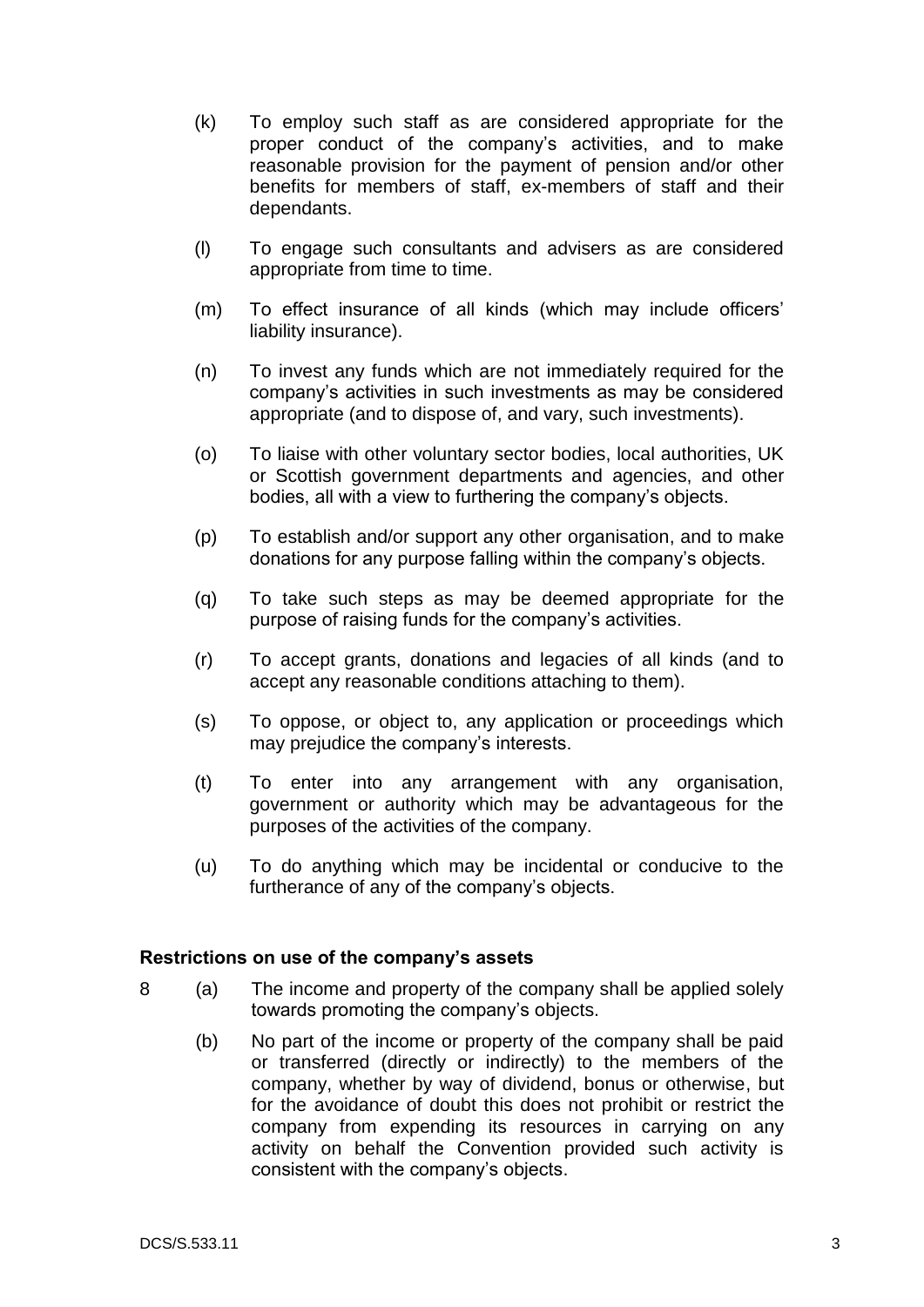- (c) No director shall be paid any salary or fee for performance of their duties as director, but a director:
	- (i) may be reimbursed out-of-pocket expenses;
	- (ii) may receive reasonable payment in return for particular services (not being of a management nature) actually rendered to the company; and
	- (iii) may be a salaried employee of the company.

# **Liability of members**

- 9 Each member undertakes that if the company is wound up while they are a member (or within one year after they cease to be a member), they will contribute - up to a maximum of  $£1$  - to the assets of the company, to be applied towards:
	- (a) payment of the company's debts and liabilities contracted before they cease to be a member;
	- (b) payment of the costs, charges and expenses of winding up; and
	- (c) adjustment of the rights of the contributories among themselves.

### **General structure**

- 10 The structure of the company consists of:-
	- (a) the MEMBER, and
	- (b) the DIRECTORS.

# **Qualifications for membership**

11 The sole member of the company shall be the Convention.

#### **Register of members**

12 The directors shall maintain a register of members in accordance with the Act.

#### **Quorum for general meetings**

13 Where the company has only one member for the time being, one qualifying person (as defined in section 318 of the Act) present at the meeting shall be a quorum.

#### **Maximum number of directors**

14 The maximum number of directors shall be nine.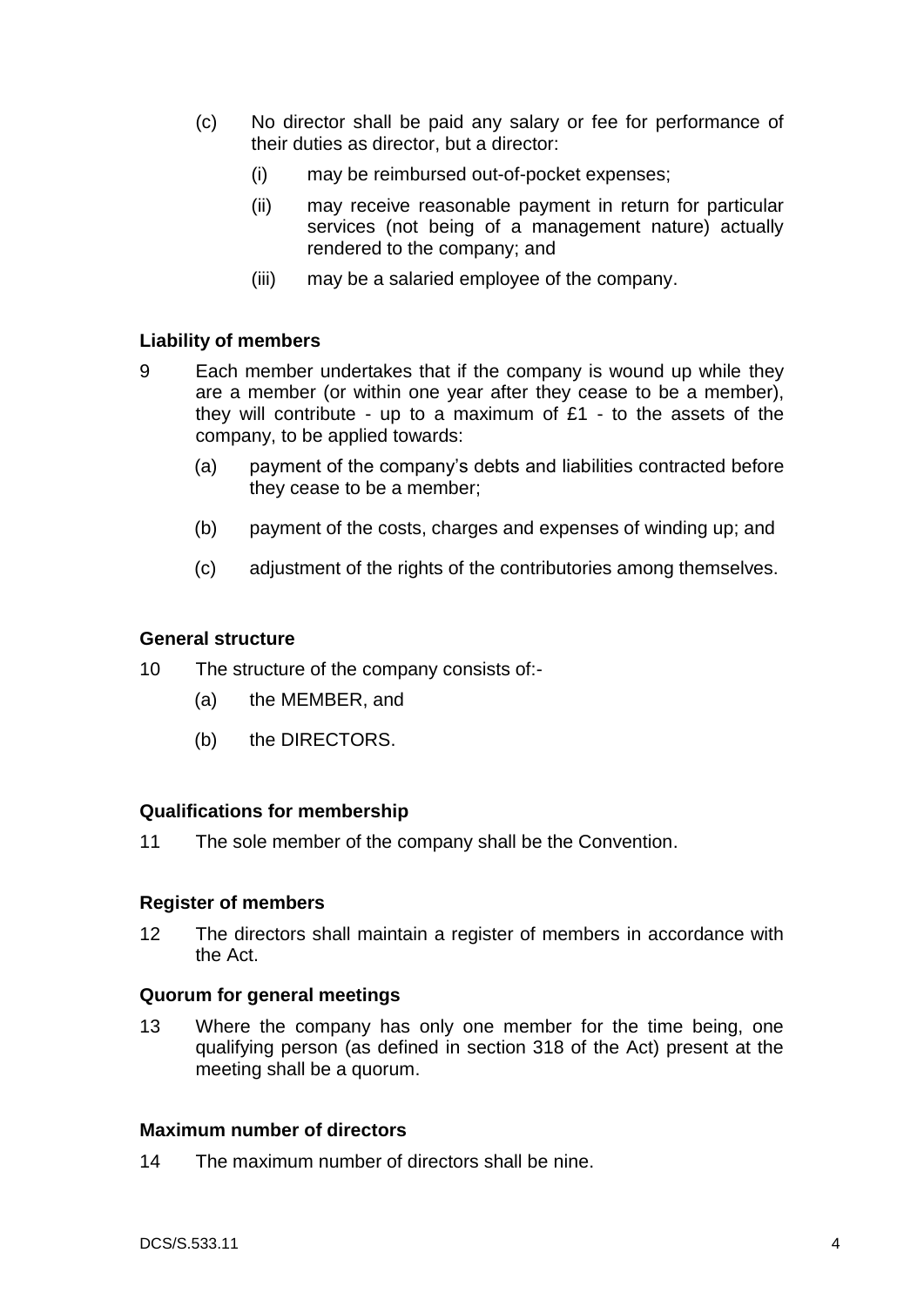## **The board of directors**

- <span id="page-5-2"></span><span id="page-5-1"></span><span id="page-5-0"></span>15 The directors of the company shall be:
	- (a) the Convenor of the Convention;
	- (b) the Vice-Convenor of the Convention;
	- (c) the Treasurer of the Convention;
	- (d) two other individuals appointed by the Convention by written notice to the company; and
	- (e) up to four other individuals who may be appointed by the directors.
- <span id="page-5-3"></span>16 The directors holding office under articles [15\(a\)](#page-5-0) to [15\(c\)](#page-5-1) shall be *ex officio* appointments and accordingly a director who ceases to hold the relevant office of the Convention shall automatically vacate office as a director of the company on that date, and an individual appointed to a relevant office of the Convention shall be deemed to become a director of the company on that date subject only to agreeing to act.
- 17 A director appointed under article [15\(d\)](#page-5-2) or [15\(e\)](#page-5-3) shall hold office until the anniversary of their appointment, on which date they shall automatically vacate office but shall be eligible for re-appointment.

#### **Termination of office**

- <span id="page-5-4"></span>18 A director shall automatically vacate office if:-
	- (a) they cease to be a director through the operation of any provision of the Act or become prohibited by law from being a director
	- (b) they become incapable for medical reasons of fulfilling the duties of their office and such incapacity is expected to continue for a period of more than six months
	- (c) they resign office by notice to the company
	- (d) they are absent (without permission of the directors) from more than three consecutive meetings of the directors, and the directors resolve to remove them from office
	- (e) they are removed from office by resolution of the directors on the grounds that they are considered to have committed a material breach of the code of conduct for directors in force from time to time (as referred to in article [42\)](#page-9-0);
	- (f) they are removed from office by ordinary resolution (special notice having been given) in pursuance of section 168 of the Act.
- 19 A resolution under paragraph (e) of article [18](#page-5-4) shall be valid only if:-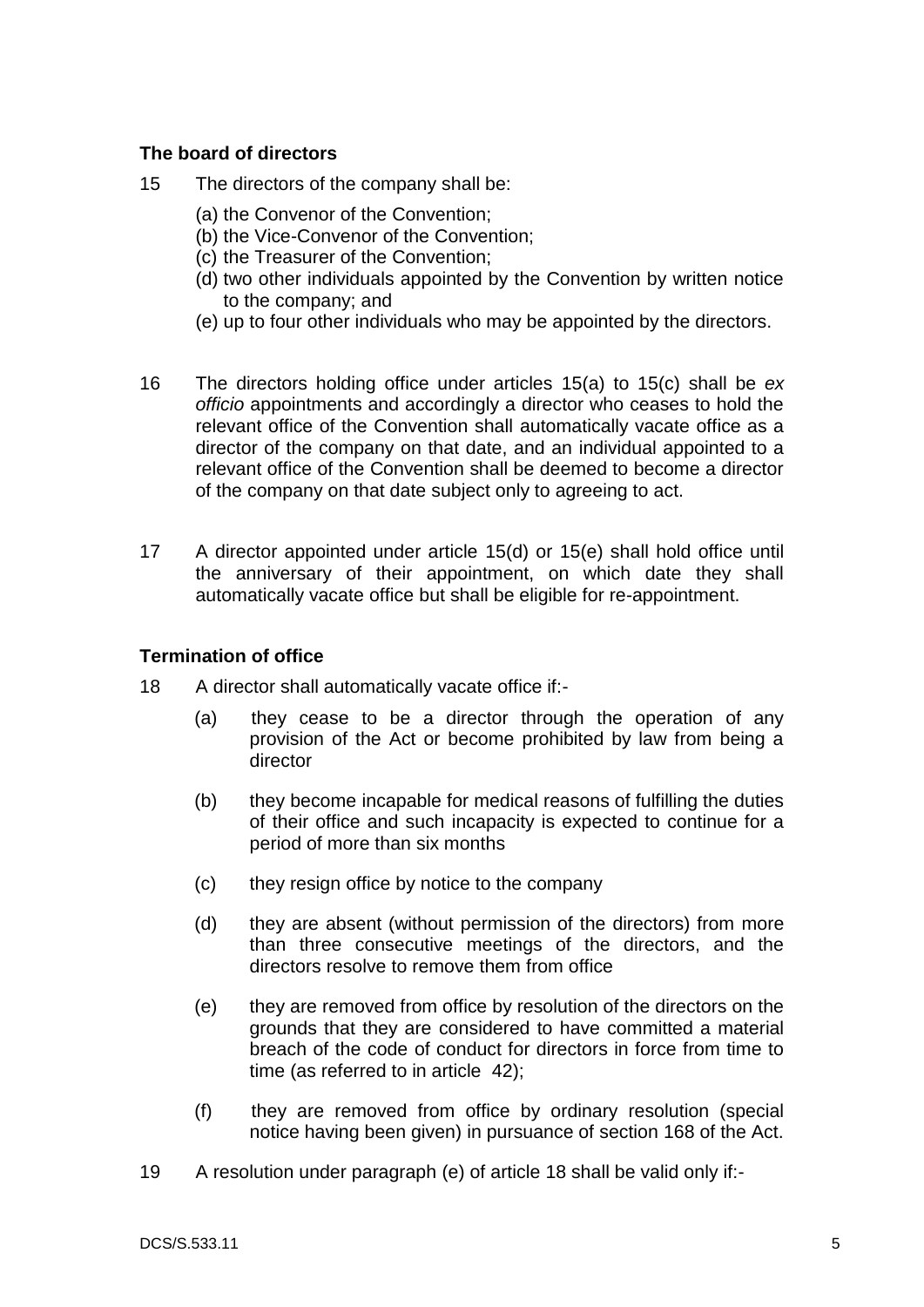- (a) the director who is the subject of the resolution is given reasonable prior written notice by the directors of the grounds upon which the resolution for their removal is to be proposed;
- (b) the director concerned is given the opportunity to address the meeting of directors at which the resolution is proposed, prior to the resolution being put to the vote; and
- (c) at least two thirds (to the nearest round number) of the directors then in office vote in favour of the resolution.

# **Register of directors**

20 The directors shall maintain a register of directors, setting out full details of each director, including the date on which they became a director, and also specifying the date on which any person ceased to hold office as a director.

### **Powers of directors**

- 21 Subject to the provisions of the Act, and these articles, and subject to any directions given by special resolution, the company and its assets and undertaking shall be managed by the directors, who may exercise all the powers of the company.
- 22 A meeting of the directors at which a quorum is present may exercise all powers exercisable by the directors.

# **Personal interests**

- <span id="page-6-1"></span>23 A director who has a personal interest in any transaction or other arrangement which the company is proposing to enter into, must declare that interest at a meeting of the directors; they will be debarred (in terms of article [37\)](#page-8-0) from voting on the question of whether or not the company should enter into that arrangement.
- <span id="page-6-0"></span>24 For the purposes of the preceding article, a director shall be deemed to have a personal interest in an arrangement if any partner or other close relative of theirs **or** any firm of which they are a partner **or** any limited company of which they are a substantial shareholder or director **or** any limited liability partnership of which they are a member **or** any Scottish charitable incorporated organisation of which they are a charity trustee **or** any registered society or unincorporated association of which they are a management committee member (or any other party who/which is deemed to be connected with them for the purposes of the Act), has a personal interest in that arrangement.
- <span id="page-6-2"></span>25 Provided
	- (a) they have declared their interest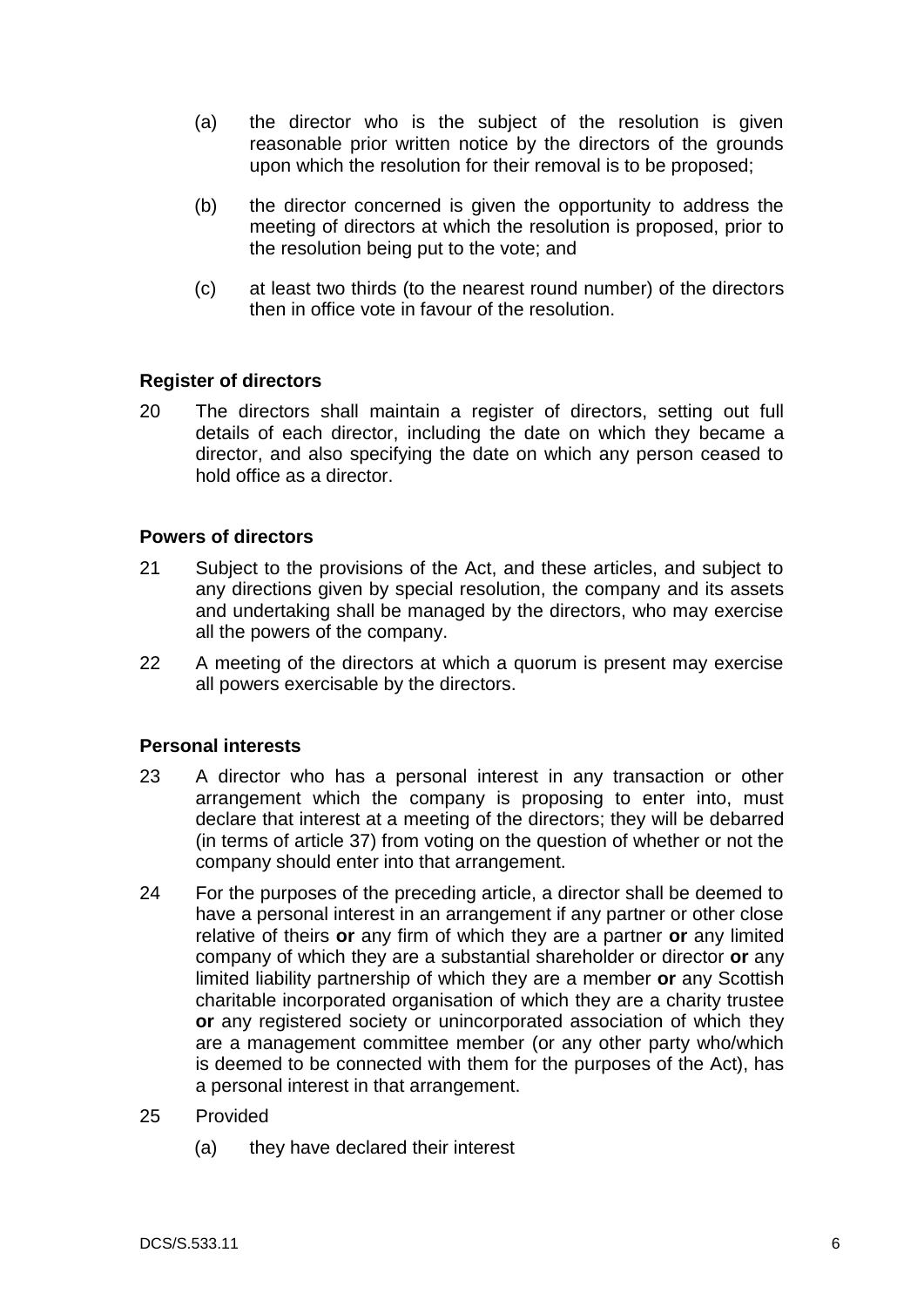- (b) they have not voted on the question of whether or not the company should enter into the relevant arrangement and
- (c) the requirements of article [29](#page-7-0) are complied with,

a director will not be debarred from entering into an arrangement with the company in which they have a personal interest (or is deemed to have a personal interest under article [24\)](#page-6-0) and may retain any personal benefit which they gain from their participation in that arrangement.

- <span id="page-7-1"></span>26 The directors shall be entitled, for the purposes of section 175 of the Act, to authorise (by way of resolution to that effect) any conflict situation (as defined for the purposes of that section of the Act) that may arise (such that the duty of the director concerned, under that section, to avoid conflicts of interest is not infringed) and to amend or vary any such authorisation; the directors may give such authorisation subject to such terms and conditions as they may consider appropriate and reasonable in the circumstances.
- 27 For the avoidance of doubt, the provisions of section 175 of the Act and article [26](#page-7-1) do not apply to a conflict of interest relating to a transaction or arrangement with the company; conflicts of that kind are regulated by the provisions of articles [23](#page-6-1) to [25](#page-6-2) and articles [37](#page-8-0) to [40.](#page-8-1)
- 28 No director may be given any remuneration by the company for carrying out their duties as a director.
- <span id="page-7-0"></span>29 Where a director provides services to the company or might benefit from any remuneration paid to a connected party for such services, then
	- (a) the maximum amount of the remuneration must be specified in a written agreement and must be reasonable; and
	- (b) the directors must be satisfied that it would be in the interests of the company to enter into the arrangement (taking account of that maximum amount).
- 30 The directors may be paid all travelling and other expenses reasonably incurred by them in connection with their attendance at meetings of the directors, general meetings, or meetings of committees, or otherwise in connection with the carrying-out of their duties.

#### **Procedure at directors' meetings**

- 31 Any director may call a meeting of the directors or request the secretary to call a meeting of the directors.
- 32 Questions arising at a meeting of the directors shall be decided by a majority of votes; if an equality of votes arises, the chairperson of the meeting shall have a casting vote.
- 33 No business shall be dealt with at a meeting of the directors unless a quorum is present; the quorum for meetings of the directors shall be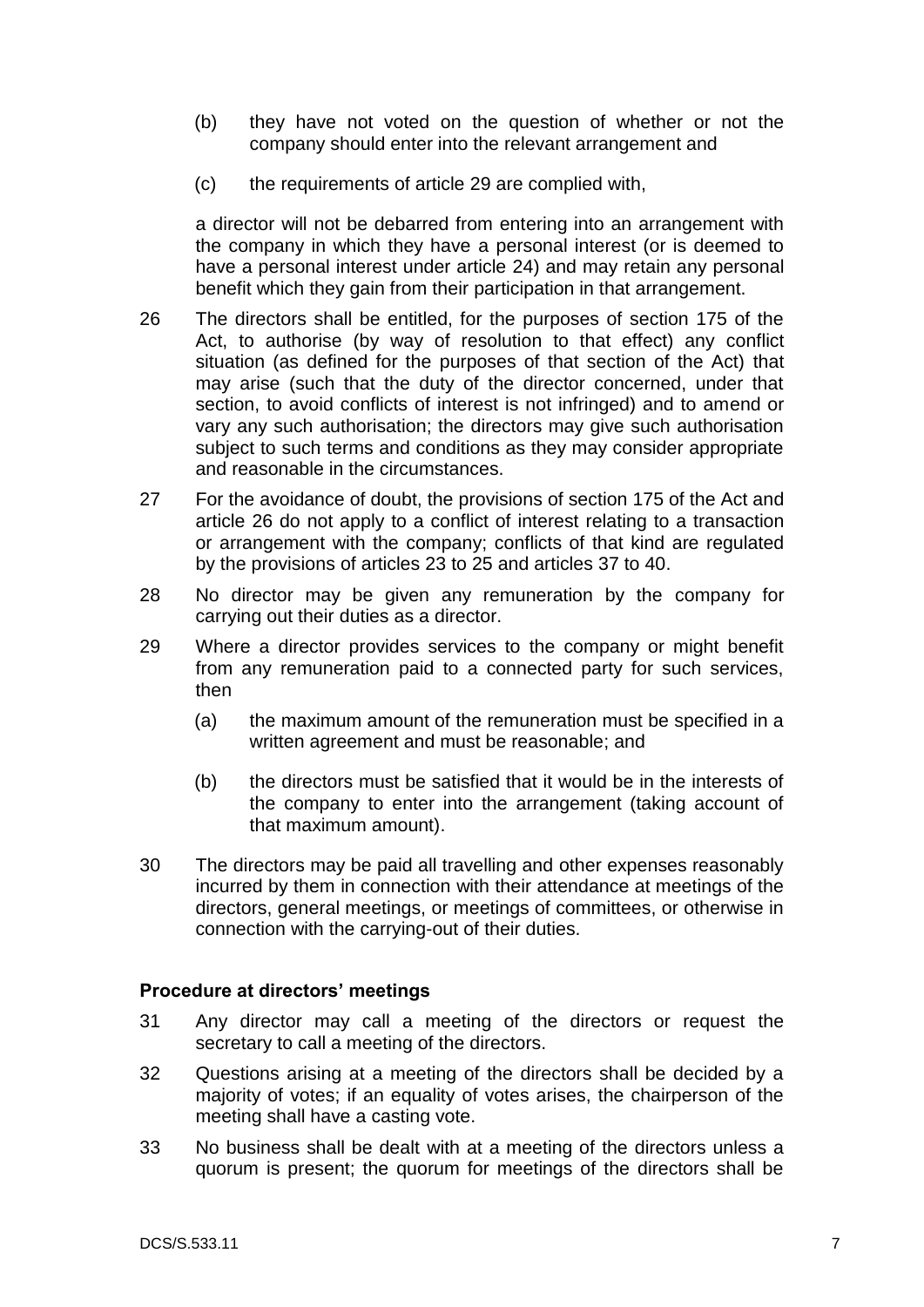five, of whom three must be directors holding office under articles [15\(a\)](#page-5-0) to [15\(d\)](#page-5-2) (*ex officio* directors and directors appointed by the Convention).

- 34 If at any time the number of directors in office falls below the number fixed as the quorum, the remaining director(s) may act only for the purpose of filling vacancies or of calling a general meeting.
- 35 The directors shall appoint one of their number to chair their meetings. The person so appointed for the time being is known as the chair. The directors may terminate the chair's appointment at any time. If the chair is not participating in a directors' meeting within ten minutes of the time at which it was to start, the participating directors must appoint one of themselves to chair it.
- 36 The directors may, at their discretion, allow any person who they reasonably consider appropriate, to attend and speak at any meeting of the directors; for the avoidance of doubt, any such person who is invited to attend a directors' meeting shall not be entitled to vote.
- <span id="page-8-0"></span>37 A director shall not vote at a directors' meeting (or at a meeting of a committee) on any resolution concerning a matter in which they have a personal interest which conflicts (or may conflict) with the interests of the company; they must withdraw from the meeting while an item of that nature is being dealt with.
- 38 For the purposes of article [37,](#page-8-0) a person shall be deemed to have a personal interest in a particular matter if any partner or other close relative of theirs **or** any firm of which they are a partner **or** any limited company of which they are a substantial shareholder or director **or** any limited liability partnership of which they are a member **or** any Scottish charitable incorporated organisation of which they are a charity trustee **or** any registered society or unincorporated association of which they are a management committee member has a personal interest in that matter.
- <span id="page-8-2"></span>39 A director shall not be counted in the quorum present at a meeting in relation to a resolution on which they are not entitled to vote.
- <span id="page-8-1"></span>40 The company may, by ordinary resolution, suspend or relax to any extent – either generally or in relation to any particular matter – the provisions of articles [37](#page-8-0) to [39.](#page-8-2)

# **Conduct of directors**

- 41 Each of the directors shall, in exercising their functions as a director of the company, act in the interests of the company; and, in particular, must
	- (a) seek, in good faith, to ensure that the company acts in a manner which is in accordance with its objects.
	- (b) act with the care and diligence which it is reasonable to expect of a person who is managing the affairs of another person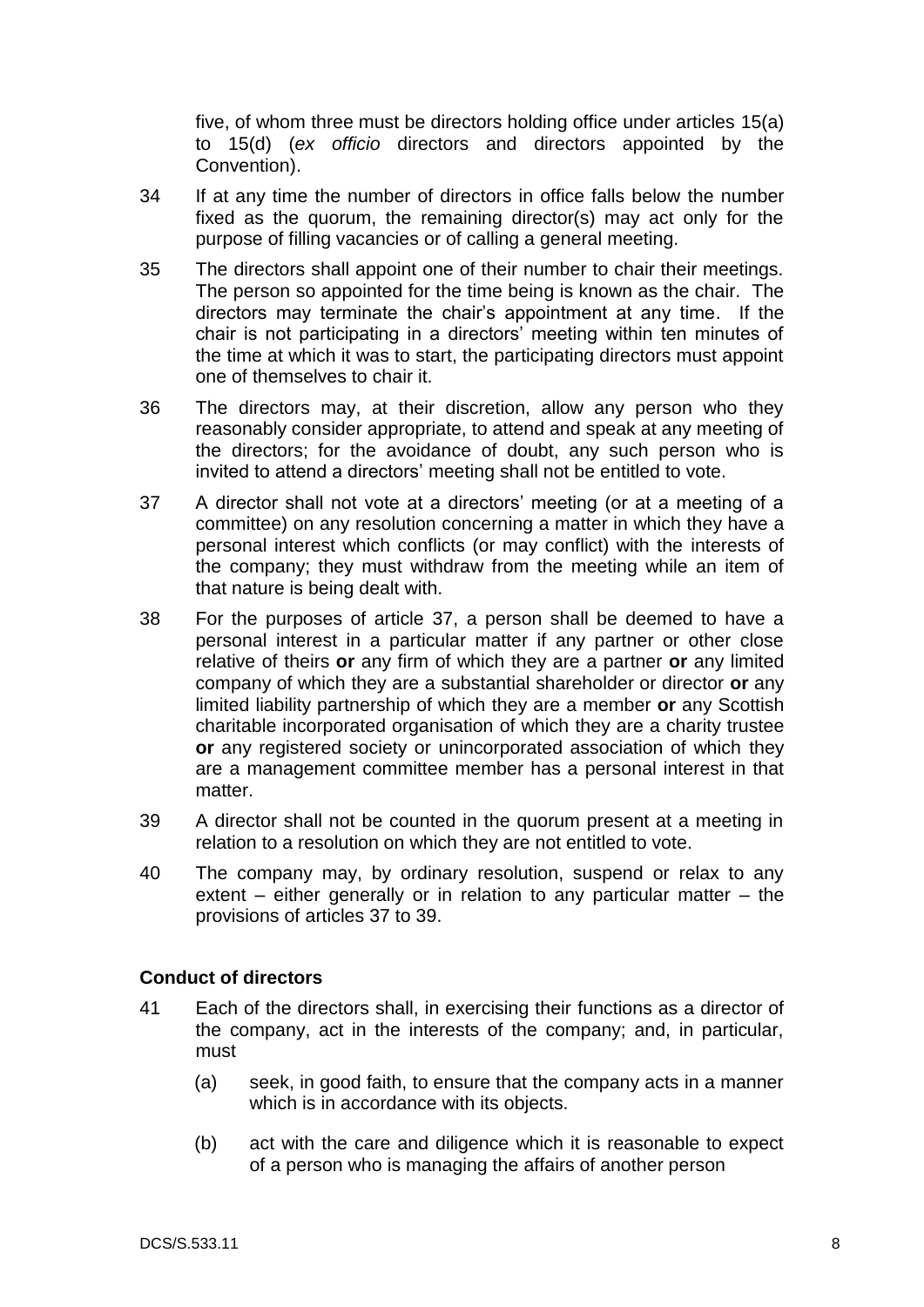- (c) in circumstances giving rise to the possibility of a conflict of interest of interest between the company and any other party
	- (i) put the interests of the company before that of the other party, in taking decisions as a director; or
	- (ii) where any other duty prevents them from doing so, disclose the conflicting interest to the company and refrain from participating in any discussions or decisions involving the other directors with regard to the matter in question
- <span id="page-9-0"></span>42 Each of the directors shall comply with any code of conduct (incorporating detailed rules on conflict of interest) prescribed by the board of directors from time to time.
- 43 For the avoidance of doubt, any code of conduct shall be supplemental to the provisions relating to the conduct of directors contained in these articles of association; and the relevant provisions of these articles shall be interpreted and applied in accordance with the provisions of the code of conduct in force from time to time.

### **Delegation to sub-committees**

- <span id="page-9-1"></span>44 The directors may delegate any of their powers to any sub-committee consisting of one or more directors and such other persons (if any) as the directors may determine.
- 45 Any delegation of powers under article [44](#page-9-1) may be made subject to such conditions as the directors may impose and may be revoked or altered.
- 46 The rules of procedure for any sub-committee shall be as prescribed by the directors.

#### **Operation of bank accounts**

47 The signatures of two out of the signatories appointed by the directors shall be required in relation to all operations (other than lodgement of funds) on the bank and building society accounts held by the company; at least one out of the two signatures must be the signature of a director.

#### **Secretary**

48 The directors shall (notwithstanding the provisions of the Act) appoint a company secretary, and on the basis that the term of the appointment, the remuneration (if any) payable to the company secretary, and the conditions of appointment shall be as determined by the directors; the company secretary may be removed by them at any time.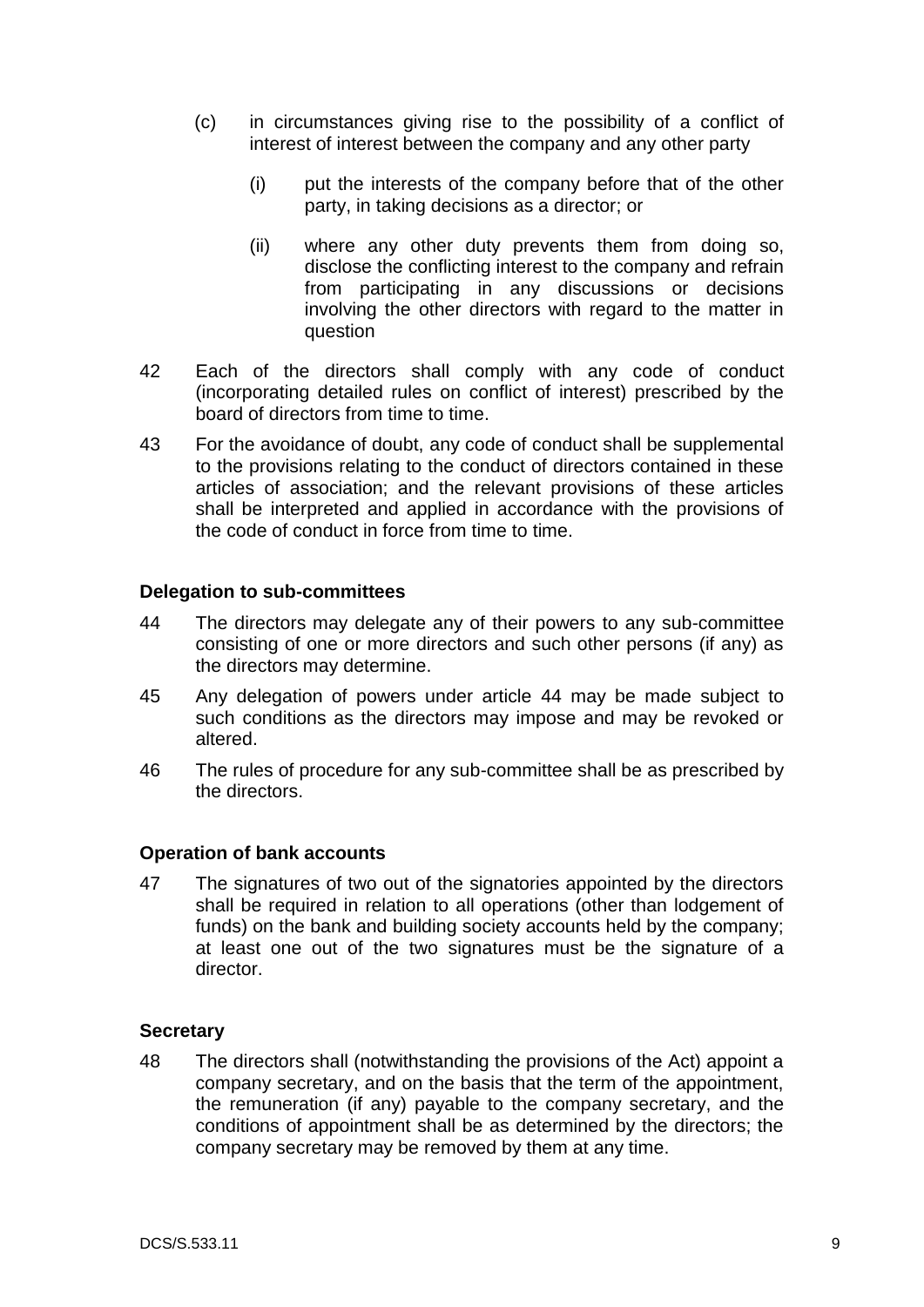### **Minutes**

49 The directors shall ensure that minutes are made of all proceedings at general meetings, directors' meetings and meetings of committees; a minute of any meeting shall include the names of those present, and (as far as possible) shall be signed by the chairperson of the meeting.

#### **Accounting records and annual accounts**

- 50 The directors shall ensure that proper accounting records are maintained in accordance with all applicable statutory requirements.
- 51 The directors shall prepare annual accounts, complying with all relevant statutory requirements; if an audit is required under any statutory provisions or if they otherwise think fit, they shall ensure that an audit of such accounts is carried out by a qualified auditor.

### **Notices**

- 52 Any notice which requires to be given to a member under these articles shall be given either in writing or by electronic means; such a notice may be given personally to the member *or* be sent by post in a pre-paid envelope addressed to the member at the address last intimated by them to the company or (in the case of a member who has notified the company of an address to be used for the purpose of electronic communications) may be given to the member by electronic means.
- 53 Any notice, if sent by post, shall be deemed to have been given at the expiry of 24 hours after posting; for the purpose of proving that any notice was given, it shall be sufficient to prove that the envelope containing the notice was properly addressed and posted.
- 54 Any notice sent by electronic means shall be deemed to have been given at the expiry of 24 hours after it is sent; for the purpose of proving that any notice sent by electronic means was indeed sent, it shall be sufficient to provide any of the evidence referred to in the relevant guidance issued from time to time by the Chartered Institute of Secretaries and Administrators.

# **Winding-up**

<span id="page-10-0"></span>55 If on the winding-up of the company any property remains after satisfaction of all the company's debts and liabilities, such property shall be transferred to such body or bodies (whether incorporated or unincorporated) having as their principal object the furtherance of the cause of Scottish independence (or, if that has been achieved, the furtherance of Scotland's interests) as may be determined by the